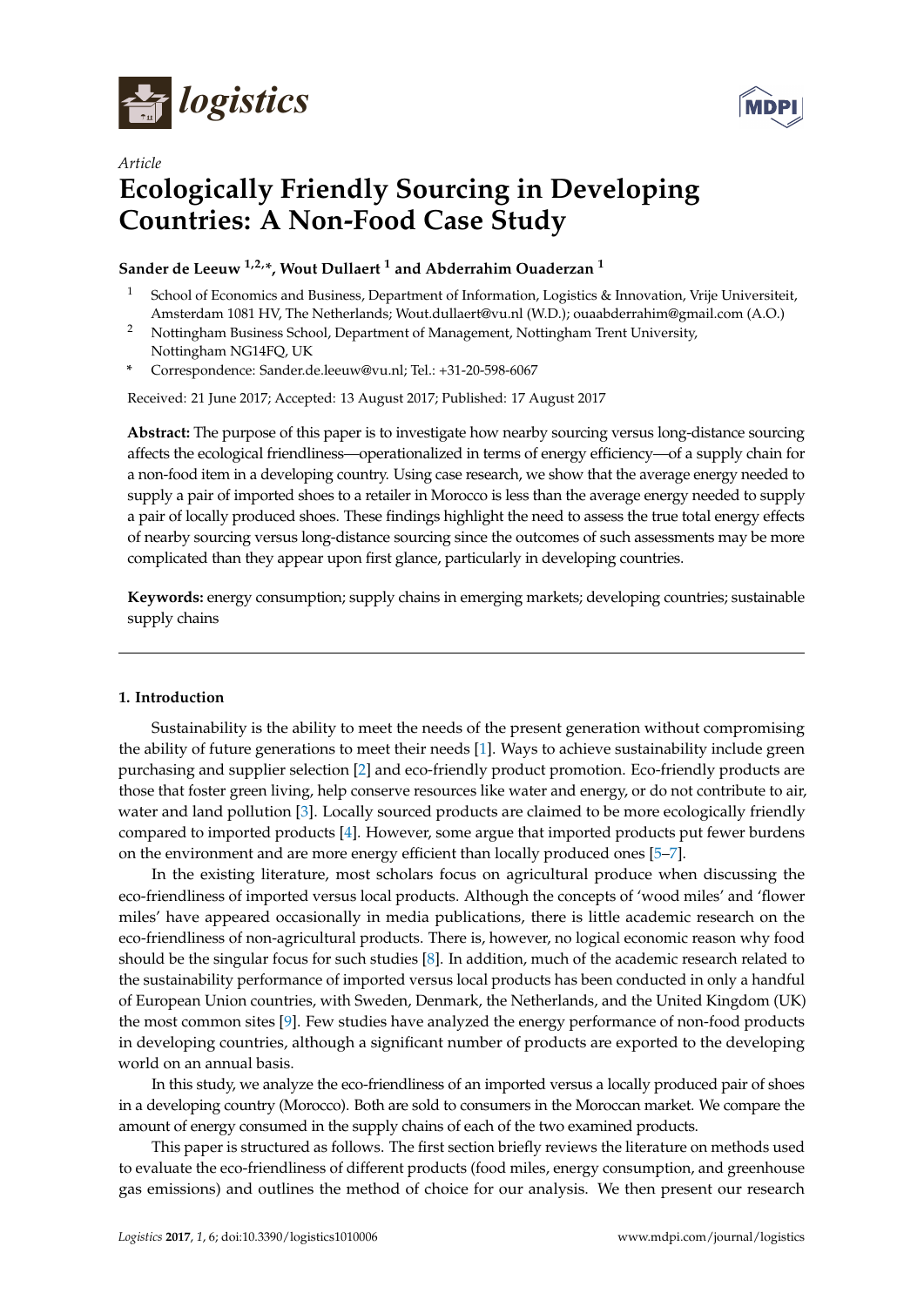methods, data analysis, and a discussion of our research findings. Finally, we identify the limitations of the study and offer suggestions for further research.

#### **2. Theoretical Background**

There are several methods used to compare the eco-friendliness of imported and local products. A popular way to depict the burden of a production or action on a planet's environment is through measuring footprints. There are several methods dependent on the issues they address [\[10\]](#page-9-8), including carbon footprinting (addressing climate change), water footprinting (addressing freshwater use), land footprinting (focused on land use) or material footprinting (focused on material use). A second method, the so-called food miles analysis, estimates the physical distance a product travels from the first-tier supplier through various stages of production until it reaches the supermarket and, finally, the home of the consumer (Saunders et al., 2006). The concept of food miles is often used to "encourage people to think about where their food comes from and how it is produced and got to them, not just what they consume" [\[11\]](#page-9-9). Within the food sector, transport has the greatest influence on total costs due to the typically bulky character of food. Furthermore, as transport has a large effect on the environment (e.g., in terms of carbon footprint), reducing food miles is deemed to be an ecologically friendly strategy. A third method monitors the average energy that a product consumes throughout its entire supply chain. It requires converting all figures on energy consumption, both at supply chain nodes and on supply chain arcs, into one of three standardized measurement units: (1) grams of oil equivalent (i.e., energy produced by burning one gram of oil); (2) British thermal unit (i.e., the amount of heat energy needed to raise the temperature of one pound of water by one degree); or (3) megajoule [\[12,](#page-9-10)[13\]](#page-9-11).

The International Energy Agency [\[14\]](#page-9-12) shows an ever-growing energy need of the developing world due to, for example, infrastructure expansion and economic growth, which will pose major challenges. For that reason, we focus on the energy consumed in the nodes of the focal supply chain in our study. The measurement of the total energy demanded in this supply chain will help a local company to understand how much energy it takes to produce its products and ship them to final customers, and thus recognize the existing inefficiencies and opportunities for improvement. Furthermore, including the energy consumption in the supply chain decision making of a company will help managers to rationalize the energy use of the company and thus optimize the energy bill.

Existing research comparing the energy demanded by supply chains of local and imported products has focused heavily on food products. Often the scope of these studies is limited to a single stage of the supply chain, primarily the main transport leg. For example, it was found that transporting wheat from the US to Sweden requires 23 times more energy than transporting home-produced wheat [\[15\]](#page-9-13). Swedish apples were claimed to require 3.5 megajoules of energy per kilogram as compared to shipping apples sourced from overseas, which required 8.6 megajoules of energy per kilogram [\[16\]](#page-9-14). Similarly, shipping apples from Chile to Sweden was found to require 7 times more energy than shipping domestically produced apples [\[17\]](#page-9-15). And food imported to Iowa, USA from overseas was found to use 4 to 17 times more fuel than Iowa-based regional and local transport systems [\[18\]](#page-9-16). Since food can be grown inside or outside of greenhouses, significant energy differences can also be observed within a region. A study focusing on the production stage of tomato and lettuce supply chains found that tomatoes grown in greenhouses in Europe use 10 to 18 times more energy than openly grown crops overseas; and greenhouse-grown lettuces use 9 to 21 times more energy than openly grown ones [\[19\]](#page-9-17).

Few studies have attempted to analyze the energy consumed at the supply-chain level. Results from Blanke and Burdick [\[20\]](#page-9-18) for an apple supply chain confirmed the findings of Carlsson-Kanyama et al. [\[16\]](#page-9-14): German domestic apples were found to require less primary energy than imported produce. In the UK, however, researchers could not find clear support that a local supply of apples was superior to a European or Southern Hemisphere supply [\[21\]](#page-9-19). Lamb grown in New Zealand and then imported to Germany was claimed to have lower energy inputs than lamb produced in Germany [\[5\]](#page-9-4). Similarly, Saunders et al. [\[6\]](#page-9-20) found that the energy use associated with importing dairy products, lamb, apples, and onions from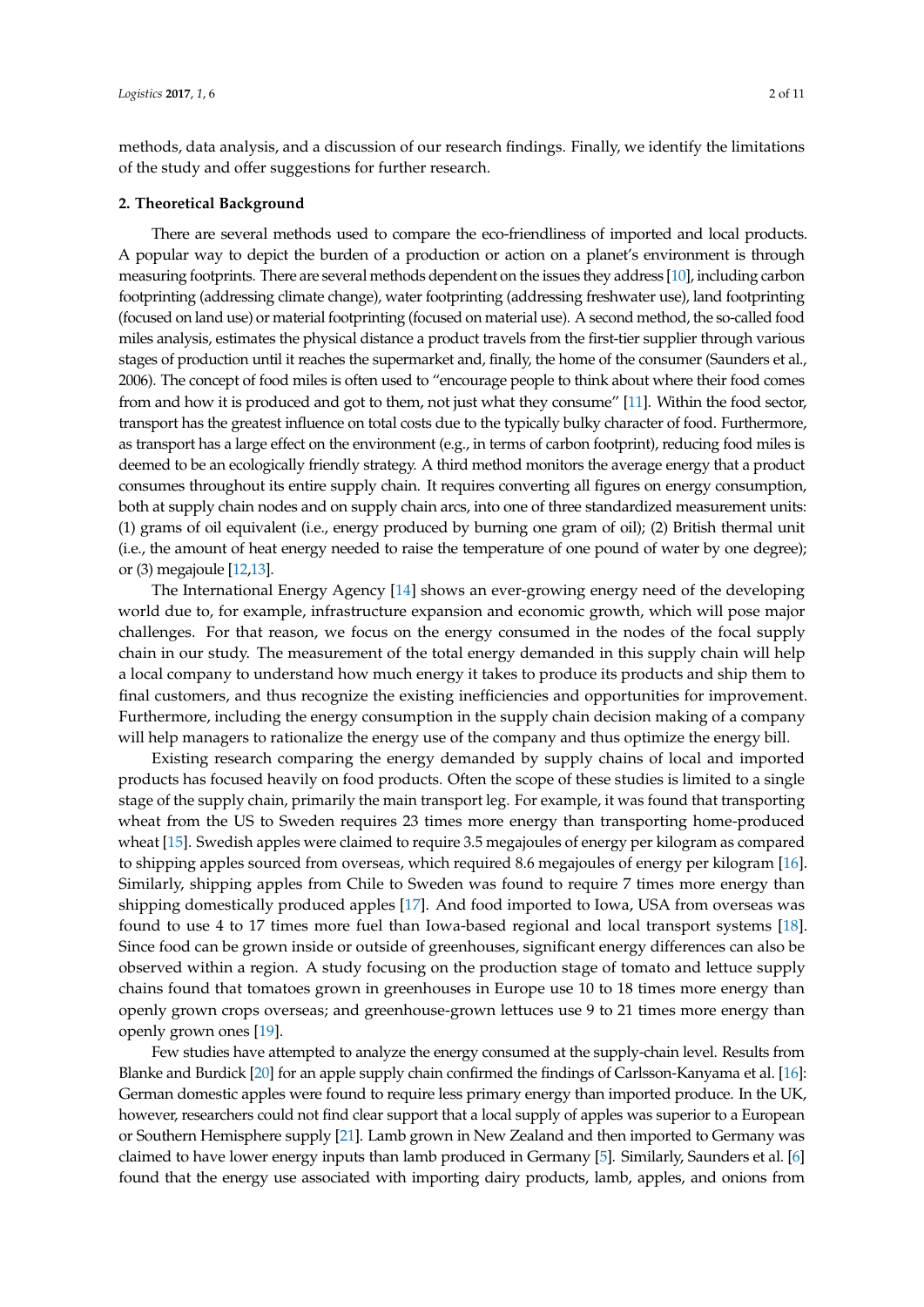New Zealand to the UK is lower than the energy use associated with alternative domestic sources. Other studies focusing on dairy production only found that the UK uses double the energy per tonne of milk solids produced compared to New Zealand, even when factoring in the energy associated with transport from New Zealand to the UK [\[22](#page-9-21)[,23\]](#page-9-22). Tomatoes grown in the UK require 36.2 gigajoules of energy per tonne produced; but only 13.2 gigajoules of energy is required if they are imported to the UK from Spain [\[24\]](#page-9-23). Similarly, roses grown in Kenya and then imported to Europe consume 100 megajoules of energy; whereas, Dutch roses grown and consumed in the Netherlands consume 317 megajoules of energy [\[25\]](#page-10-0). Carlsson-Kanyama compared the energy consumption of Swedish-grown versus imported carrots and found that energy consumption for the imported carrots was double that of the domestic produce [\[26\]](#page-10-1). Similarly, the total energy needed to import green beans grown in Kenya to the UK was found to be 12 to 13 times greater than for UK produce [\[27\]](#page-10-2). Although research is inconclusive, many studies seem to suggest that local supply chains are not always more energy efficient than import supply chains.

# **3. Methodology**

As described above, several studies (e.g., [\[5,](#page-9-4)[6,](#page-9-20)[26,](#page-10-1)[27\]](#page-10-2)) have provided empirical results on energy consumption within supply chains of local and imported products. We have observed three limitations of these studies: they are typically focused on food products, they only study part of the supply chain, and they consider trade-offs between local and imported food products from a developed-country perspective only. In our study, we aim to examine the entire supply chain for a non-food item in a developing country.

Case research is a recommended method for examining empirical results in more detail and validating them. Moreover, having fewer cases allows for deeper study and analysis given a fixed set of available resources [\[28\]](#page-10-3). The purpose of our study is to first measure and then compare the energy demanded by the supply chains of two similar products: one locally produced and one imported. We analyze the supply chain of shoes since it is a commonly used and relatively frequently purchased product that is available from both international and domestic manufacturers. Since the imported shoes selected for the study are distributed and sold only in Casablanca, we have confined the study to one common geographical area (the Casablanca region) in order to allow for cross supply-chain comparisons.

This study focuses on: (1) the energy used to ship the raw materials from the first-tier suppliers to the manufacturer; (2) the energy used in the production phase; (3) the energy used to ship the finished product from the manufacturer to the wholesaler; (4) the energy used by the wholesaler to store the finished product; (5) the energy used to ship the finished product from the wholesaler to the retailer; and (6) the energy used by the retailer to store the finished product. The study will then identify the causes of any differences in energy consumption between the two investigated supply chains.

Due to lack of data access, the energy consumption associated with the manufacturing of raw materials used in producing a pair of shoes (e.g., glue and leather) is excluded from the analysis. We did not investigate the energy used to transport the finished product from a retail store to a consumer home (the so-called last mile), since no differences are expected for this part of the supply chain. For similar reasons, the possible energy required by the consumer to use the finished product and the energy associated with waste management of the product at the end of its life cycle are also out of the scope of this research.

For this study, the product supplied via the first (local) supply chain is named 'Select Diffusion' and the product from the second (imported) supply chain is called 'Designo Originale' (real names are not disclosed for confidentiality purposes). 'Select Diffusion' shoes are produced and sold in Morocco; 'Designo Originale' shoes are produced in Italy and then exported to be sold, among others, in the Moroccan market. The 'Select Diffusion' and 'Designo Originale' supply chains have similar structures, contain similar components, and are similar in size. This last element is important because energy turnover is closely connected with business size [\[5\]](#page-9-4).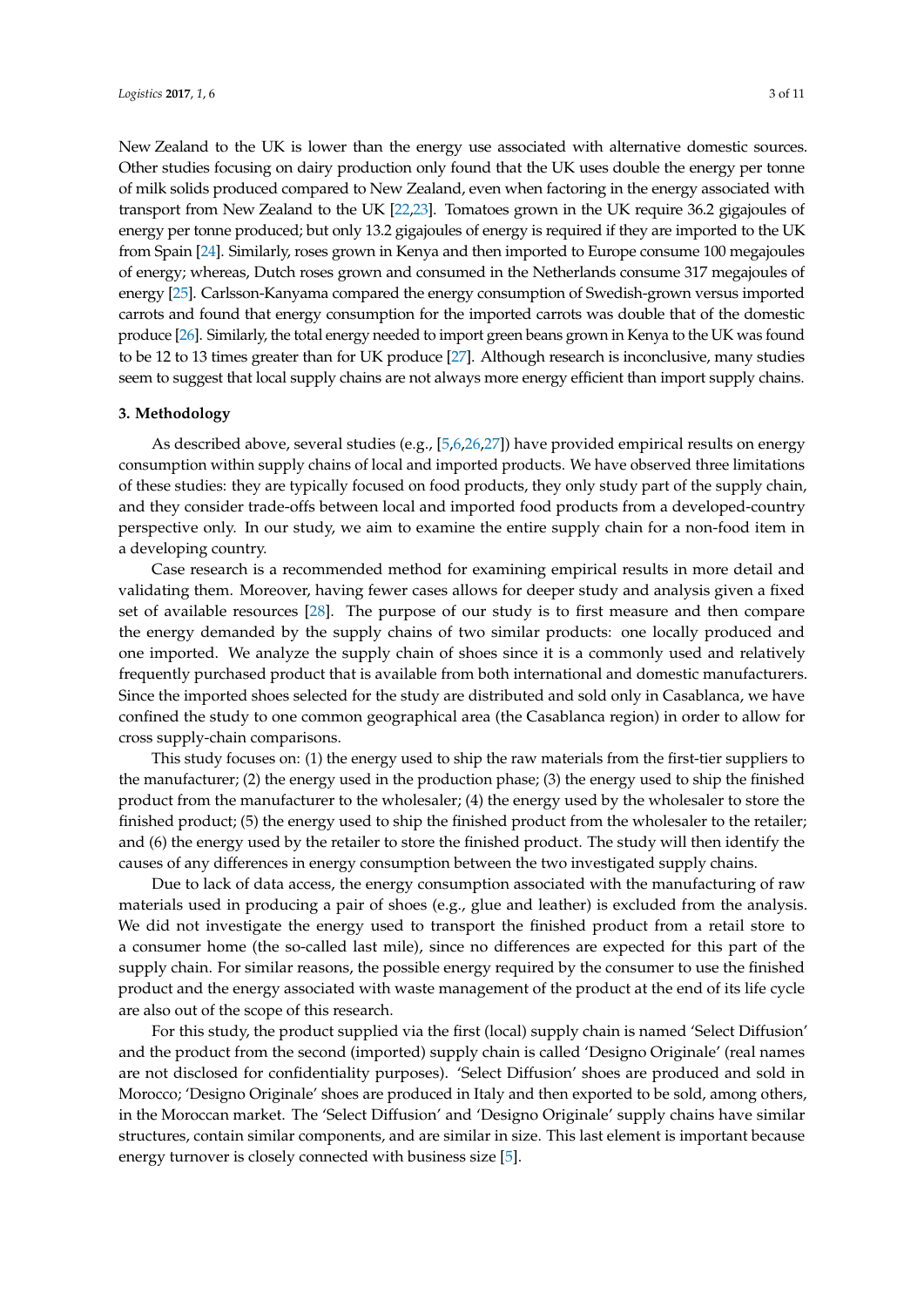In our study, we consider diesel as the source of energy used to fuel vehicles. The sources of energy considered to be used in production plants, warehouses, and retail stores are electricity and gas. For each of the different stages, we collected data concerning the quantity of products produced, shipped, warehoused and sold in addition to data regarding the amount of energy consumed. For this collection, we took one year as the time unit based on which we built our calculations.

In order to analyze the collected data, we converted figures for energy consumption into 'grams of oil equivalent' (goe) using coefficients defined in [\[29\]](#page-10-4). Converting energy figures into goe enables energy comparison across different energy sources. A differentiation was made between energy used to store goods in buildings (warehouses, plants, shops) and energy consumed while shipping them [\[12\]](#page-9-10). Furthermore, we distinguished between goods shipped using trucks versus ships.

For buildings the general formula is [\[12\]](#page-9-10):

$$
ECP = \frac{(L \times 845) + (Ee \times 121) + (Eg \times 86) + (Ef \times 845)}{V}
$$

where:

ECP = Energy consumption per product unit, in goe per kg.

L = Annual fuel use (diesel) for all "handling" vehicles in litres (845 is the conversion factor for diesel).

Ee = Annual electricity energy use in kWh (conversion factor 121).

Eg = Annual use of natural gas energy for heating or propulsion purposes in kWh (conversion factor 86).

 $Ef =$  Annual fuel use for heating in litres (conversion factor 845).

 $V =$  Annual volume of handled products in kg.

Applying the same principles to a road freight transport leg between two sites is fairly straightforward. The companies provide data on fuel use (litres/100 km) distance, load, truck type and empty runs. From these data, consumption is calculated using [\[12\]](#page-9-10):

$$
ECP = \frac{(L \times (D \div 100) \times E \times 845)}{Q}
$$

where:

ECP = Energy consumption per product unit, in goe per kg.

 $L = Me$ an fuel use (diesel) computed from all vehicles in the fleet (in litres/100 km).

 $D =$  Distance travelled between origin and destination of the supply chain leg.

 $E =$  Empty running factor (1 = no empty running; 2 = one empty return trip).

 $Q =$ Load per trip in kg.

845 = Energy conversion factor for diesel fuel.

For vessels, we applied the following (Rizet et al., 2008):

$$
ECP = \frac{[(Fs * ds) + (Fp * dp) \times 1000 \times 952)}{Cmax * Q * L}
$$

where:

ECP = Energy consumption per product unit, in goe per kg.

 $Fs = Average fuel use (heavy fuel) from the vessel (in tonnes per day at sea, t/ds).$ 

Fp = Average fuel use (heavy fuel) from the vessel (in tonnes per day in ports,  $t/dp$ ).

ds = Number of days at sea from the maritime line.

dp = Number of days in ports for the maritime line.

Cmax = Maximal capacity of the vessel, in TEU.

 $L =$  Mean load factor of the observed route, loaded TEU in % of Cmax.

Q = Mean load of one TEU, in product units.

1000 = conversion tonne to kg Heavy Fuel Oil (HFO).

952 = Energy conversion factor for one kg HFO expressed in gram of oil equivalent.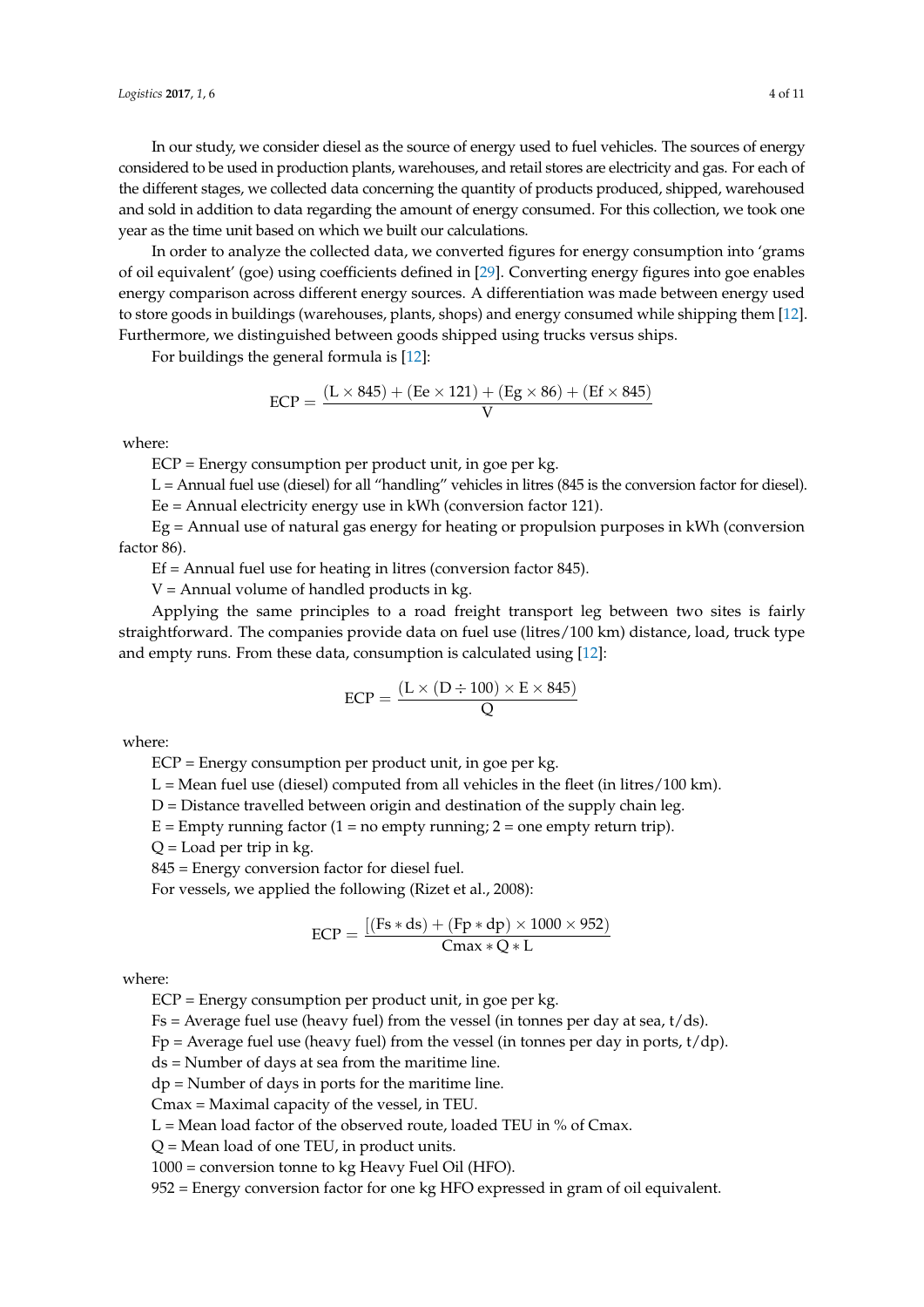We had two sources of information to obtain the data required to perform the analyses described above. First, we obtained internal documents of the partners in the supply chain (first-tier suppliers, manufacturer, wholesalers and retailers). These were used to deepen our understanding of the internal process and activities of those partners.

We furthermore used focused interviews and semi-structured interviews to collect qualitative and quantitative data for the case studies. Candidates for focused interviews (see Table [1](#page-4-0) for an overview) were contacted via telephone, provided with an outline of the value and relevance of the research, and asked if they would be willing to participate in the study. Fortuitously, all contacted candidates welcomed our research plans. The primary contact for our research was a family member of one of the authors, who is a wholesaler in the investigated supply chains, and who knows personally the partners of most of the other supply chains. This contact ensured and facilitated interview access to those best-informed to provide necessary information (i.e., key informants). His help proved to be particularly valuable in acquiring data considered to be sensitive in Morocco, e.g., annual turnover. After the research meetings were set up, but before they occurred, we sent an outline of the topics to be covered, the questions to be asked, and the data we required for the study, in order to ensure interviewees would be prepared for their meetings with us. Next, two or three structured short visits were conducted on site to collect the necessary information using focused interviews lasting 1–1.5 h. We conducted follow-up telephone conversations, as needed, to address any important topics that may have been missed or to clarify interview responses that were not fully apparent to the research team. Since the interviews were more focused on objective data, the benefits of taping were reduced [\[28\]](#page-10-3). Furthermore, it is not customary in the Moroccan culture to use tape recorders for interviews.

<span id="page-4-0"></span>

| Interviewee ID | <b>Job Position</b>          | Supply-Chain Stage     | <b>Product Type</b> |
|----------------|------------------------------|------------------------|---------------------|
| Interviewee N1 | President of firm            | Manufacturer           | Local               |
| Interviewee N2 | Plant manager                | Manufacturer           | Imported            |
| Interviewee N3 | Vice president of operations | Manufacturer           | Local               |
| Interviewee N4 | Vice president of operations | Manufacturer           | Imported            |
| Interviewee N5 | Logistics manager            | Freight transportation | Imported            |
| Interviewee N6 | Owner and president          | Wholesaler             | Local/Imported      |

**Table 1.** An overview of candidates for focused interviews.

We also held additional interviews with the other supply chain partners (29 in total). These were conducted mostly via telephone since the number of questions to be asked was limited. However, on some occasions it was necessary to visit supply chain partners at their locations, as they were uncomfortable answering the research questions over the phone.

In order to increase the reliability of our research, multiple sources of data were used. In addition to the interviews, a wide array of relevant, objective operational data and documents were reviewed, including status reports, operational transportation data, and utility bills. In addition, we arranged field visits to several facilities in order to conduct a visual verification of data provided by interviewees, get an overall feel for the systems under study, and have an opportunity to engage informally with the different supply chain partners involved [\[28\]](#page-10-3). After gathering the necessary documents and materials on the two investigated supply chains (case studies), we presented the involved organizations with our written reports on the obtained data and asked them to make any necessary corrections or verify that the information was recorded accurately.

We aimed to establish an as complete picture as possible and obtain information from as many participants in the supply chain in scope. In the local supply chain (called 'Select Diffusion') we obtained energy use data and volume for 14 suppliers, 5 wholesalers and 21 retailers all located in Morocco (we cannot identify locations for confidentiality reasons). The import supply chain (called 'Designo Originale') consisted of 12 suppliers, 1 wholesaler and 10 retailers. For confidentiality reasons additional details (e.g., name, location) cannot be shared.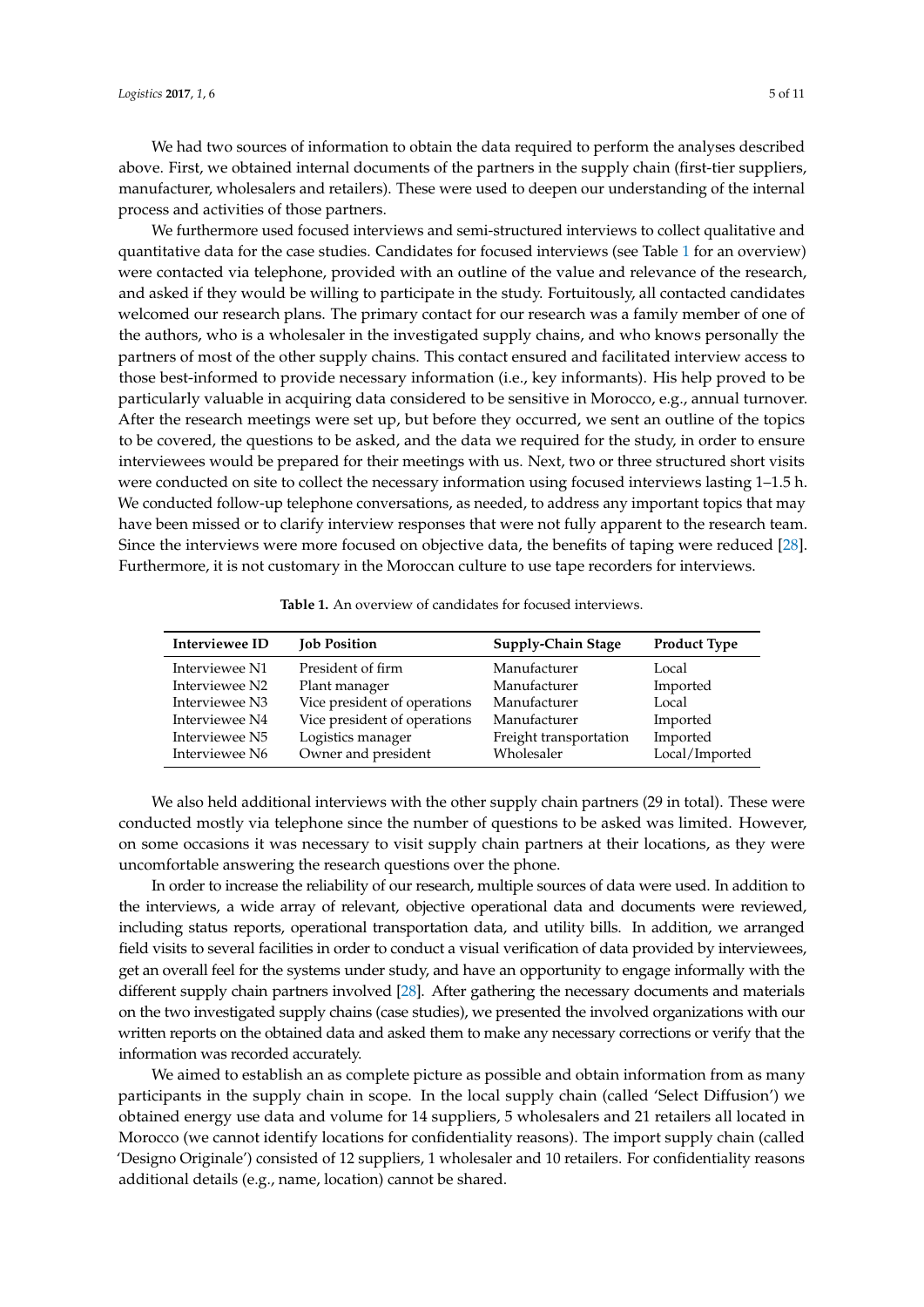# **4. Results**

We analyzed the total energy needed in the supply chain from shipment of raw materials to manufacturers through to storage of finished products on retail shelves. The energy consumed at the different stages in the supply chain is summarized in Table [2](#page-5-0) below. As we discuss below, our findings with regard to energy efficiency differ per supply chain stage.

| <b>Supply Chain Stage</b>          | <b>Average Energy Consumed</b><br>by a Pair of 'Select Diffusion'<br>(local) Shoes in grams of oil<br>equivalent (goe) | Percentage<br>(Local Shoes) | Average Energy Consumed by<br>a Pair of 'Designo Originale'<br>(imported) Shoes in grams of<br>oil equivalent (goe) | Percentage<br>(Imported Shoes) |
|------------------------------------|------------------------------------------------------------------------------------------------------------------------|-----------------------------|---------------------------------------------------------------------------------------------------------------------|--------------------------------|
| Shipment of<br>raw materials       | $62.35$ goe                                                                                                            | 65%                         | $16.28$ goe                                                                                                         | 18%                            |
| Production                         | $13.51$ goe                                                                                                            | 14%                         | $10.55$ goe                                                                                                         | 13%                            |
| Shipment of shoes<br>to wholesaler | $0.78$ goe                                                                                                             | $1\%$                       | $41.07$ goe                                                                                                         | 46%                            |
| Storage by wholesaler              | $3.81$ goe                                                                                                             | $4\%$                       | $3.81$ goe                                                                                                          | $4\%$                          |
| Shipment of shoes<br>to retailer   | 8.74 goe                                                                                                               | 9%                          | 7.77 goe                                                                                                            | 9%                             |
| Storage by retailer                | $6.80$ goe                                                                                                             | $7\%$                       | 8.95 goe                                                                                                            | 10%                            |
| Total                              | 95.99 goe                                                                                                              | 100%                        | 88.43 goe                                                                                                           | 100%                           |

<span id="page-5-0"></span>**Table 2.** Energy consumed at different supply chain stages per product type (retail in Casablanca region).

### *4.1. Shipment of Raw Materials*

The results indicate that the amount of energy needed to ship raw materials from first-tier suppliers to a manufacturer is larger for local shoes ('Select Diffusion') than for imported shoes ('Designo Originale'). The average energy needed to ship the necessary raw materials to a manufacturing plant is 62.346 g of oil equivalent to make a pair of local shoes and 16.28 g of oil equivalent to make a pair of imported shoes (see Table [2\)](#page-5-0).

The large difference between the energy requirements to ship raw materials for locally produced shoes versus imported shoes has three main causes.

First, the Italian manufacturer (i.e., for the imported shoes) sources most of its raw materials from nearby local suppliers whereas the Moroccan manufacturer (the local producer) sources its raw materials from distant locations within the country. In fact, the farthest location from which the Italian manufacturer of 'Designo Originale' sources its raw materials is 120 km away from the manufacturing plant. By comparison, the farthest location from which the local manufacturer (Select Diffusion) sources its raw materials is 612 km away from the manufacturing plant. The average distance to ship all the raw materials for 'Designo Originale' is 85.43 km, while the average distance to source raw materials for 'Select diffusion' is 309 km. Hence, the difference in the average distance to suppliers of raw materials (and thus the local availability of key supplies) explains the difference in average energy consumed between locally produced and imported shoes.

Second, the Italian manufacturer ('Designo Originale') exclusively uses heavy-duty trucks and midsized trucks to transport raw materials to its manufacturing plant, while the Moroccan manufacturer ('Select Diffusion') additionally uses light trucks to ship its raw materials. More specifically, 'Designo Originale' transports 8 types (66%) of raw materials by midsized trucks and 4 types (34%) by heavy-duty trucks. At the same time, 'Select Diffusion' ships 5 types (36%) of its raw materials by light trucks, 5 types (36%) by midsized trucks, and 4 types (28%) by heavy-duty trucks. The average energy consumption per unit shipped by light trucks is larger than the average energy consumption per unit shipped by midsized and heavy-duty trucks because larger carrying capacity results in shipping economies of scale. Therefore, differences in the size of truck used to ship raw materials from first-tier suppliers to the manufacturer partly explain the difference in average energy consumed between locally produced and imported shoes.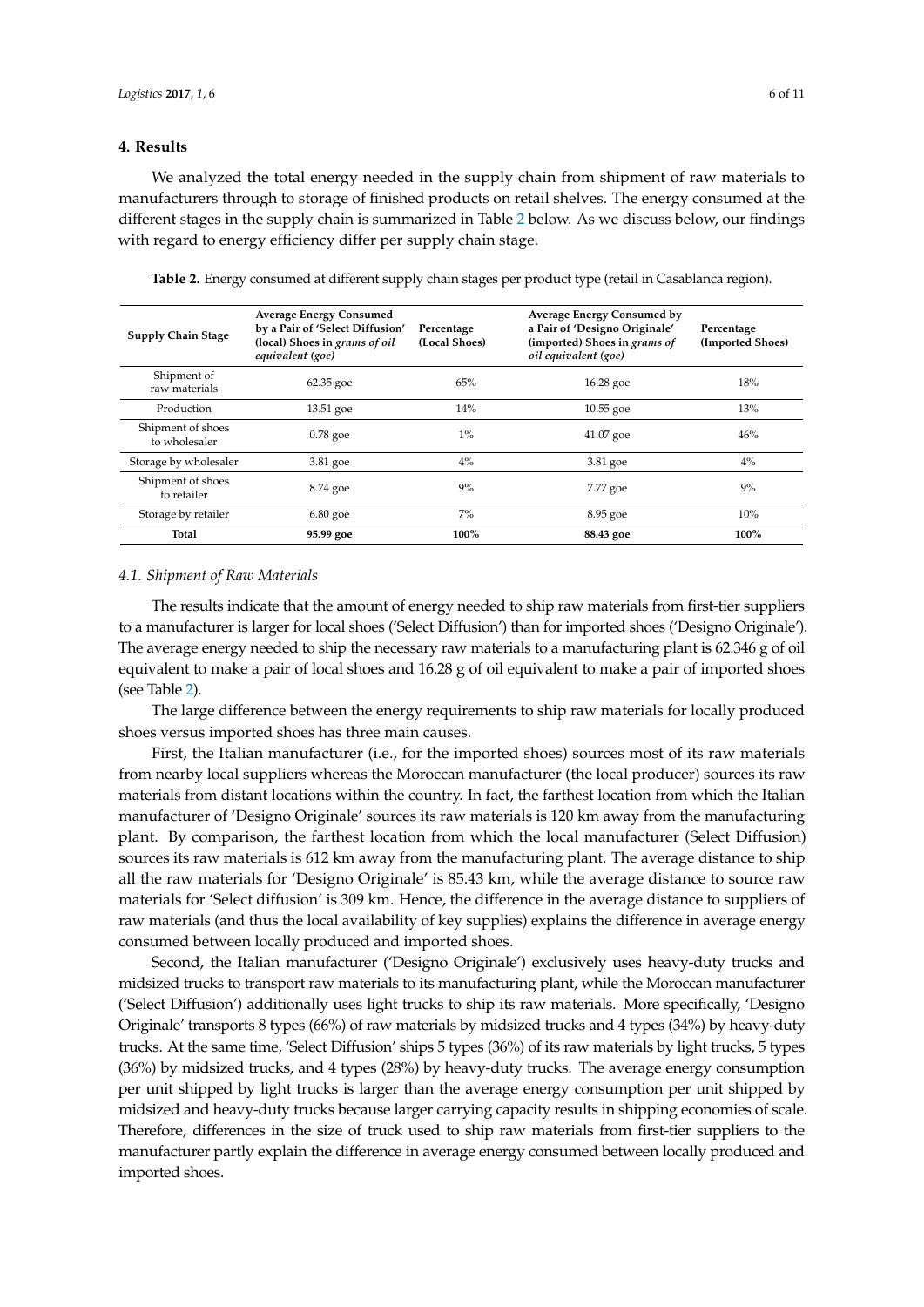Third, the Italian manufacturer sourced its raw materials from fewer suppliers than its Moroccan counterpart. 'Designo Originale' does business with 12 suppliers, compared to 14 for 'Select Diffusion'—a difference that stems from the latter sourcing its leather and glue from 4 different

suppliers and the former sourcing the same materials from only 2 suppliers. Limiting the number of suppliers helps lower the energy consumption of 'Designo Originale' as compared to 'Select Diffusion'.

# *4.2. Production*

The case data demonstrate that the amount of energy needed in the production phase of shoes is larger for the Moroccan manufacturer than the Italian manufacturer. The average energy needed to produce a pair of local shoes in the manufacturing plant of 'Select Diffusion' is 13.51 g of oil equivalent compared to 10.55 g of oil equivalent needed to produce a pair of imported shoes in the case of 'Designo Originale'. There were two main factors causing this large difference in energy requirements.

First, the machines used in the production plant of the Moroccan manufacturer are quite old, however, the machinery used by the Italian manufacturer is quite new. Not surprisingly, the newer machines used by 'Designo Originale' are more energy efficient than the dated production machinery of 'Select Diffusion'.

Second, 'Designo Originale' used fluorescents bulbs to provide the necessary light for its production plant and work offices, whereas 'Select-Diffusion' used incandescent bulbs. This difference is quite important as it has been shown that using fluorescent lighting instead of incandescent bulbs can reduce energy consumption by as much as 75% [\[30\]](#page-10-5). Therefore, both direct and indirect production processes were more energy efficient for the Italian manufacturer.

## *4.3. Transportation of Finished Products*

The results indicate that the amount of energy needed to ship shoes from the manufacturing plant to a retailer is larger for imported shoes than for locally produced shoes. The average energy needed to ship a pair of shoes from the manufacturing plant of 'Designo Originale' to retail stores is 48.84 g of oil equivalent compared to 9.52 g of oil equivalent in the case of 'Select Diffusion'.

This large difference between the energy requirements to ship imported shoes versus locally made shoes is explained by the expected longer distance imported shoes must travel to reach retail stores. The imported shoes of 'Designo Originale' traveled on average 2350 km to reach retailers in the Casablanca region, while the locally produced shoes of 'Select Diffusion' traveled on average only 12 km. It is worthwhile stressing, however, that the energy required to deliver the imported shoes to the Moroccan market were less than they might have been as the shoes were transported using ships that traveled directly from the port of Livorno to the port of Casablanca. If, for instance, the shoes had been transported by ship from Italy to Tunisia, and subsequently trucked to Morocco, the energy consumption per unit shipped would have been much larger. The mode of transport is as important as the distance covered when it comes to the level of energy consumed [\[8\]](#page-9-6).

### *4.4. Warehousing of Finished Products*

The results indicate that the amount of energy needed to store imported shoes is commensurate to the energy required to store locally produced shoes. Specifically, the average energy needed to warehouse a pair of locally produced shoes is 10.61 g of oil equivalent compared to 12.76 g of oil equivalent in the case of imported shoes. This similarity is explained by the fact that the imported and locally produced shoes were stored at the same wholesalers. Furthermore, the retailers were located in the same region (Casablanca in Morocco), where storage conditions were reasonably similar.

## **5. Discussion**

Table [2](#page-5-0) summarizes the results of the analysis. In the case of the locally produced shoes, we found that the most energy-intensive part of the supply chain, as analyzed, was the transport of the raw materials to the manufacturing plant, which demanded 65% of total supply chain energy used.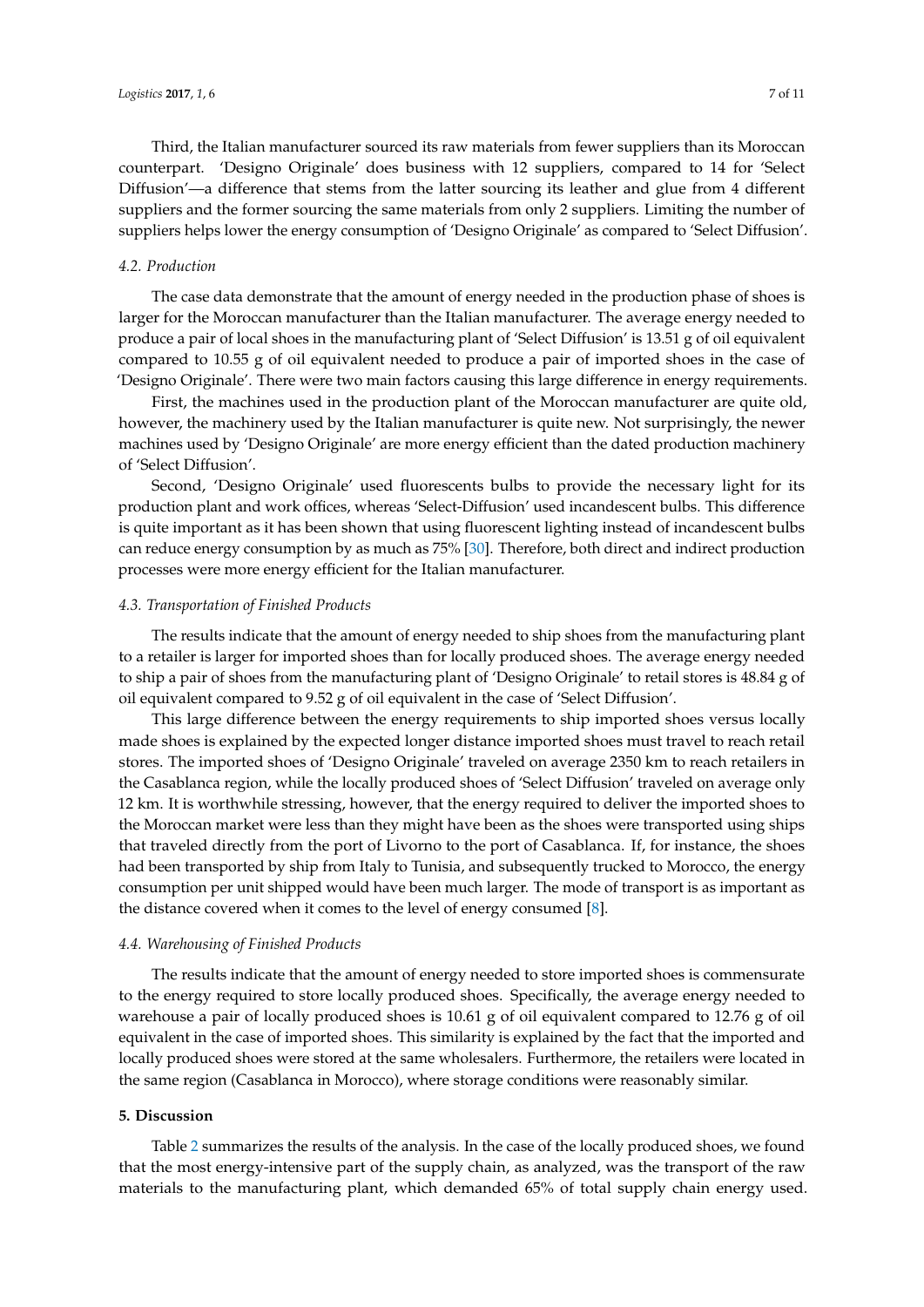The remaining 35% of total energy used along the 'Select Diffusion' supply chain was demanded by the following processes: 14% for production, 1% to ship the finished products to the wholesaler, 4% to store the finished products at the wholesaler, 9% to ship the finished products to the retailers, and 7% to store the finished products within retail stores.

In the case of the imported shoes, we found that the most energy-intensive part of the supply chain, as analyzed, was the transport of the finished product from the manufacturer in Italy to the wholesaler in Morocco, as it demanded 46% of total energy used. The remaining 54% of total energy used along the 'Designo Originale' supply chain was demanded by the following processes: 18% to ship the raw materials to the manufacturing plant, 13% for the production phase, 4% to store the finished products at the wholesaler, 9% to ship the finished products to the retailers, and 10% to store the finished products within the retail stores.

Combined, the average energy needed for a pair of locally produced shoes to move through its supply chain was larger than the energy required for a pair of imported shoes—specifically, 95.99 g of oil equivalent as compared to 88.43 g of oil equivalent.

We draw the following conclusions from our case analysis.

First, sourcing of raw materials had a major impact on the total energy used in the supply chains of the investigated shoes. More specifically, in the case of locally produced items, the transport of raw materials to the manufacturer had a major impact on the total energy consumption of the supply chain.

Second, the mode of transportation used affects the energy demanded in supply chains. Despite the large distance over which imported shoes were transported from Italy to Morocco, the average energy consumption per pair of shoes shipped was still relatively small (41.07 goe), which may have been related to the mode of transport used. The importance of mode of transport has been highlighted in a number of studies [\[16,](#page-9-14)[27,](#page-10-2)[31\]](#page-10-6).

Third, the energy associated with the transportation of finished products, as well as product storage at different buildings, is notably less important in the case of shoes as compared to other studies focusing on agricultural products [\[20](#page-9-18)[,21](#page-9-19)[,32\]](#page-10-7). The main difference is that many agricultural products must be refrigerated; thus, refrigeration of vehicles, warehouses and retail shops results in greater energy consumption for agricultural products than for shoes.

Fourth, there are issues specific to developing countries. Supply chains are often inefficiently long (i.e., they consist of many entities) and disintegrated (i.e., they consist of many small producers selling products to many small customers). Products might also be processed on a primary and secondary basis by small and medium companies [\[33](#page-10-8)[,34\]](#page-10-9). Additionally, distribution networks in developing countries are complex and fine-meshed, as products move into multiple distribution layers including traders, wholesalers, and retail stores [\[35\]](#page-10-10). As in other developing countries, supply chains in Morocco consist of many product-handling operations and suffer from a lack of information exchange between partners. As a result, the level of efficiency of in-country supply chains in Morocco is low compared to counterparts in the developed world. Finally, warehouses and retail stores in Morocco are generally less energy intensive than warehouses and retail stores in developed nations due to the fact that they are relatively labor intensive and have little equipment available. This may explain the low energy consumption at the downstream part of the two investigated supply chains compared to similar studies performed in developed countries—such as the studies of Browne et al. [\[36\]](#page-10-11) and Rizet et al. [\[12](#page-9-10)[,13\]](#page-9-11).

#### **6. Conclusions**

This research compared the average energy use associated with the supply chains of a pair of locally produced shoes and a pair of imported shoes, both sold in the Moroccan market. The supply-chain analysis included shipment of raw materials to the manufacturer, the production process, shipment of the finished products to the wholesaler, storage by the wholesaler, shipment of the finished products to the retailers, and storage by the retailers.

The case study in this project was carried out with the partners of two supply chains, one that supplies imported shoes to the Moroccan market and another that supplies Moroccan-produced shoes. This research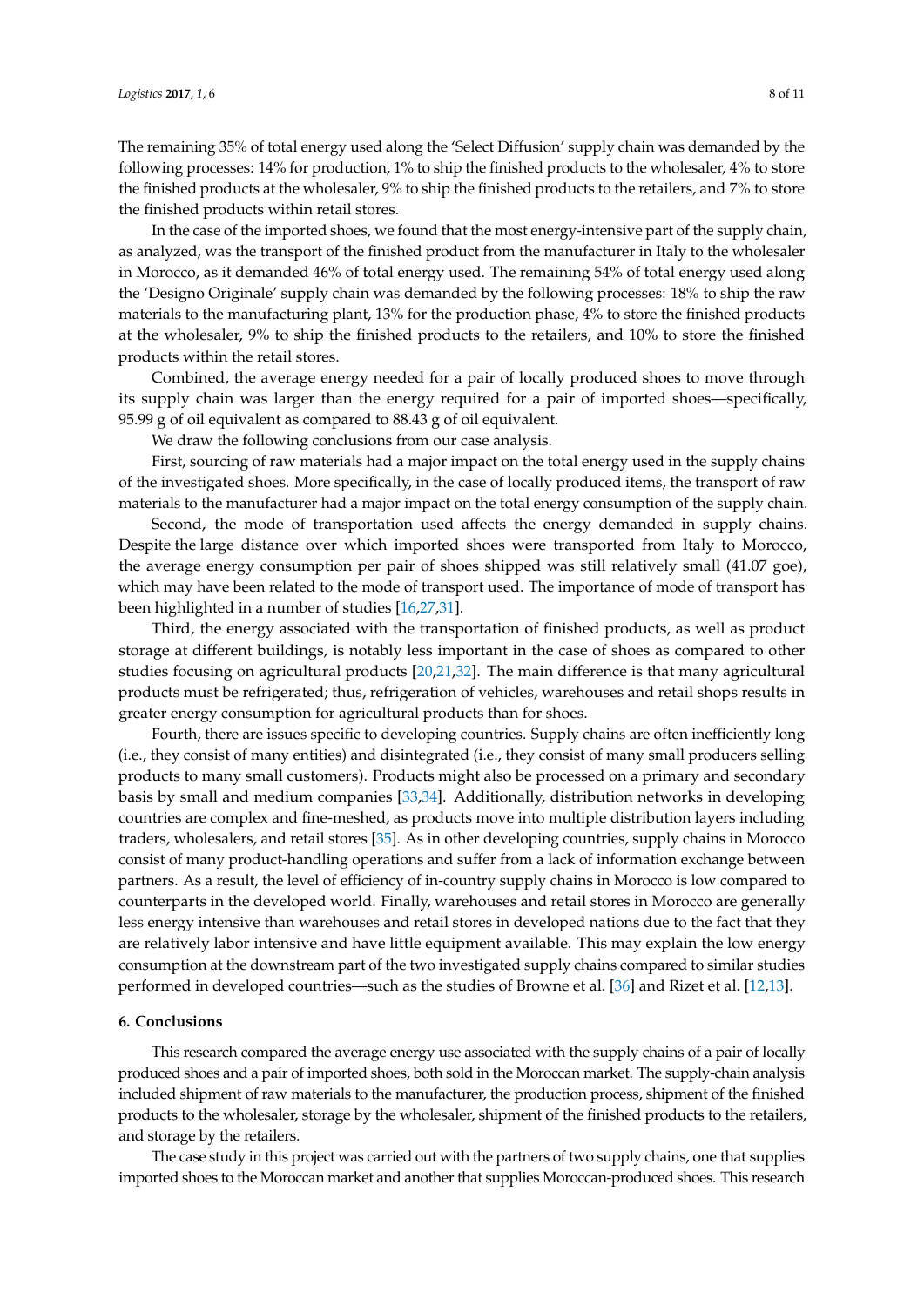has shown that the average energy needed to supply an imported pair of shoes to a retailer in Morocco (88.43 g of oil equivalent) is less than the average energy needed to supply a pair of locally produced shoes (95.99 g of oil equivalent). Our case study analysis suggests that:

- the amount of energy needed to ship raw materials for manufacturing is larger in the case of locally produced shoes compared to imported shoes;
- the amount of energy needed to produce domestic shoes is larger than that for imported shoes; and
- the amount of energy needed to deliver local shoes to retail outlets is lower than that for imported shoes.

The cases confirm that transport has a significant impact on the total energy consumed in the supply chain of imported versus locally produced shoes. As a result, studies that limit the scope of research to the main transport leg can provide important insights into overall supply-chain energy consumption. Our study also identifies the relevance of purchasing decisions for the sustainability of an organization since raw materials sourcing represented a key component in total energy demanded in the supply chains. Our study thereby confirms Tate et al. [\[37\]](#page-10-12), who argued that supplier selection and managerial decisions related to environmentally friendly purchasing and supply management are key drivers of sustainability of an organization.

The case study results can be compared to some of the previous studies discussed in the literature review. In fact, many food-related studies have also found imported products to be superior to domestically produced products from an energy performance perspective [\[5,](#page-9-4)[6,](#page-9-20)[19,](#page-9-17)[21](#page-9-19)[–25\]](#page-10-0). Obviously, energy comparisons between different studies need to be treated with caution due to potential differences in systems boundaries, assumptions made in the work, and data sources used. However, the approach adopted in this case study enables the calculation and comparison of both energy used and environmental impacts for different products across the supply chain. It also provides the opportunity for companies and policymakers to assess the impact of policy measures on an entire chain rather than on a single supply chain link.

This research study has the following limitations. First, the energy needed by customers to go to retail stores to buy their shoes is excluded because there will not be differences between both products. The last mile to the consumer was found to be responsible for most of the energy consumption within a number of supply chains [\[31](#page-10-6)[,32,](#page-10-7)[36\]](#page-10-11). This is therefore a potential area to gain a fuller picture of energy use. The same holds for the manufacturing of raw materials: inclusion of this part will further enhance the total overview of energy use in the two supply chains.

Throughout our calculations of the energy needed to ship raw materials and finished products in the two studied supply chains, we assumed that full-truck loads were being used. However, this is not always the case as sometimes trucks are only partially loaded and sometimes they are loaded with more than their designed carrying capacity (the latter is a situation that is quite common in Morocco). Taking account of differences in shipment load is another area in which to extend this research. Third, we have considered a case in a developing country with extensive access to international trade via its seaports. Importing products to a landlocked country can lead to additional challenges and costs and may therefore yield different results. This requires additional research, just as research on other developing countries in other geographies (e.g., Asia). Additional research might also compare the energy consumption of shoes delivered by supermarkets versus shoes delivered by small shops. Although the methodology used is generically applicable, this research is focused on developing countries only. Similar research in developed countries (e.g., comparing countries in Europe) may therefore be another avenue for future research. Finally, more research is needed to compare the total energy demanded by industrial products having different product characteristics than shoes.

**Author Contributions:** Sander de Leeuw and Wout Dullaert conceived and designed the study; Abderrahim Ouaderzan performed data collection and analysis; together the authors wrote the paper.

**Conflicts of Interest:** The authors declare no conflict of interest.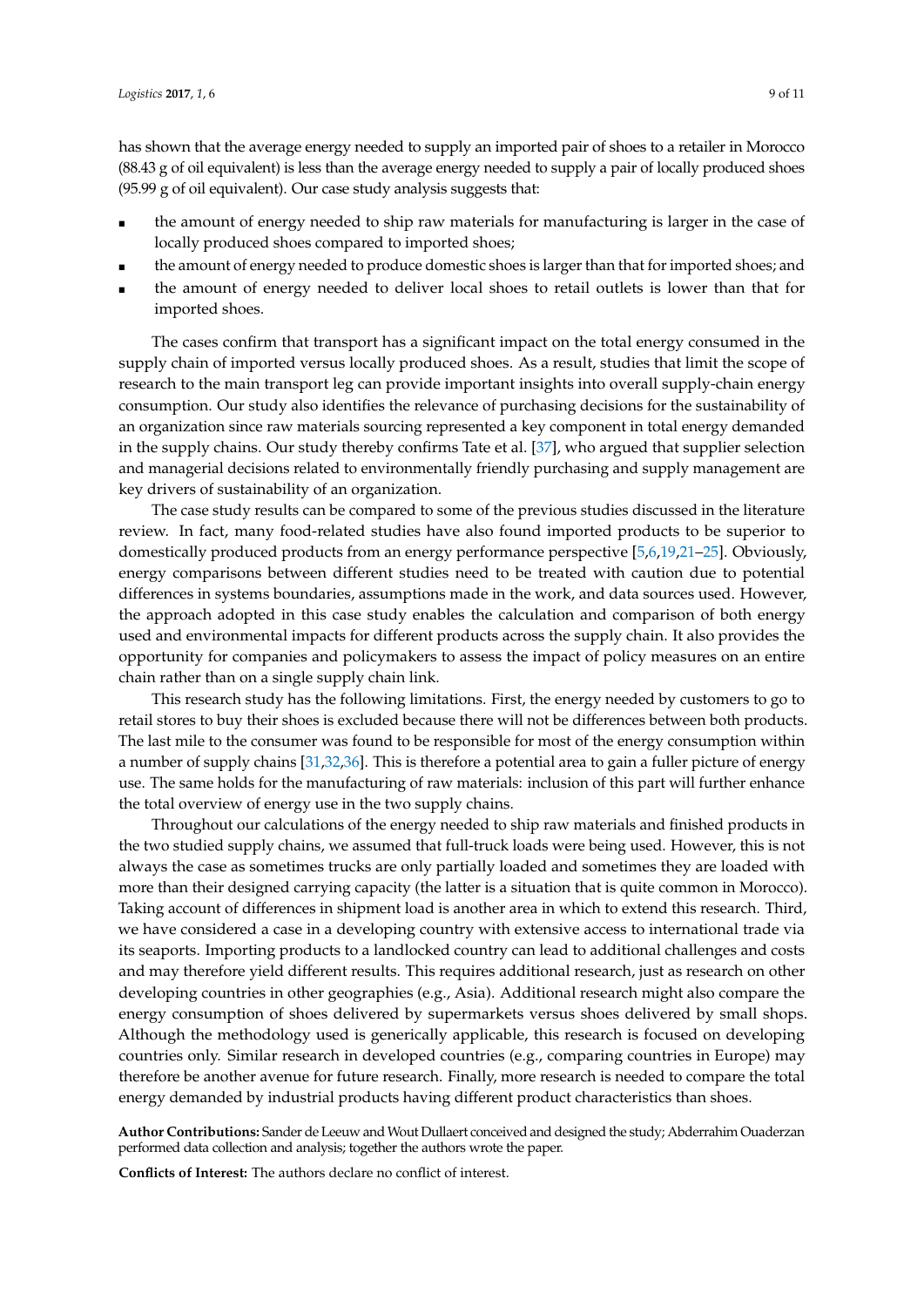# **References**

- <span id="page-9-0"></span>1. D'Amato, A.; Henderson, S.; Florence, S. *Corporate Social Responsibility and Sustainable Business—A Guide to Leadership Tasks and Functions*; Center for Creative Leadership: Greensboro, NC, USA, 2009.
- <span id="page-9-1"></span>2. Igarashi, M.; de Boer, L.; Fet, A.M. What is required for greener supplier selection? A literature review and conceptual model development. *J. Purch. Supply Manag.* **2013**, *19*, 247–263. [\[CrossRef\]](http://dx.doi.org/10.1016/j.pursup.2013.06.001)
- <span id="page-9-2"></span>3. Holzer, D. *What Does Eco-Friendly Mean?* Hearst Communications Inc.: San Francisco, CA, USA, 2013. Available online: <http://homeguides.sfgate.com/ecofriendly-mean-78718.html> (accessed on 8 March 2016).
- <span id="page-9-3"></span>4. Paxton, A. *The Food Miles Report: The Dangers of Long Distance Food Transport*; Safe Alliance: London, UK, 1994.
- <span id="page-9-4"></span>5. Schlich, E.H.; Fleissner, U. Comparison of regional energy turnover with global food. *Int. J. Life Cycle Assess.* **2003**, *8*, 252. [\[CrossRef\]](http://dx.doi.org/10.1007/BF02978482)
- <span id="page-9-20"></span>6. Saunders, C.; Barber, A.; Taylor, G. *Food Miles—Comparative Energy/Emissions Performance of New Zealand's Agriculture Industry*; Research Report 285; Lincoln University: Canterbury, New Zealand, 2006.
- <span id="page-9-5"></span>7. Williams, A. *Comparative Study of Cut Roses for the British Market Produced in Kenya and the Netherlands*; Natural Resources Management Institute: New Delhi, India, 2007.
- <span id="page-9-6"></span>8. Smith, A.; Watkiss, P.; Tweddle, G.; McKinnon, A.; Browne, M.; Hunt, A.; Treleven, C.; Nash, C.; Cross, S. *The Validity of Food Miles as an Indicator of Sustainable Development: Final Report*; AEA Technology: Harwell, UK, 2005.
- <span id="page-9-7"></span>9. Saunders, C.; Barber, A. *Comparative Energy and Greenhouse Gas Emissions of New Zealand's and the UK's Dairy Industry*; Research Report No. 297; Lincoln University: Canterbury, New Zealand, 2007.
- <span id="page-9-8"></span>10. Fang, K.; Heijungs, R. Investigating the inventory and characterization aspects of footprinting methods: Lessons for the classification and integration of footprints. *J. Clean. Prod.* **2015**, *108*, 1028–1036. [\[CrossRef\]](http://dx.doi.org/10.1016/j.jclepro.2015.06.086)
- <span id="page-9-9"></span>11. Lang, T. *Food Miles*; Slow Food: Cuneo, Italy, 2006; pp. 94–97.
- <span id="page-9-10"></span>12. Rizet, C.; Browne, M.; Léonardi, J.; Allen, J.; Cornélis, E. Energy efficiency and greenhouse gas emissions of different supply chains: A comparison of French, UK and Belgian cases. In Proceedings of the European Transport Conference, Leiden, The Netherlands, 6–8 October 2008.
- <span id="page-9-11"></span>13. Riches, D. British Thermal Unit. Barbecues & Grilling Guide 2013. Available online: [http://bbq.about.com/](http://bbq.about.com/od/gasgrills/g/gbtu.htm) [od/gasgrills/g/gbtu.htm](http://bbq.about.com/od/gasgrills/g/gbtu.htm) (accessed on 8 March 2016).
- <span id="page-9-12"></span>14. International Energy Agency. *World Energy Outlook 2015*; International Energy Agency (IEA): Paris, France, 2015.
- <span id="page-9-13"></span>15. Brorsson, K.A. *Ekologiskt Lantbruk-ett Ekonomiskt Produktionsssystem?* Swedish University of Agricultural Sciences: Uppsala, Sweden, 1991; Volume 175, pp. 23–46. (In Swedish)
- <span id="page-9-14"></span>16. Carlsson-Kanyama, A.; Pipping Ekstrom, M.; Shanahan, H. Food and life cycle energy inputs: Consequences of diet and ways to increase efficiency. *Ecol. Econ.* **2003**, *44*, 293–307. [\[CrossRef\]](http://dx.doi.org/10.1016/S0921-8009(02)00261-6)
- <span id="page-9-15"></span>17. Swedish Society for Nature Conservation (SSNC). *Mat Och Transporter—En Studie I Energianva¨Ndning Stockholm*; Swedish Society for Nature Conservation (SSNC): Stockholm, Sweden, 1994. (In Swedish)
- <span id="page-9-16"></span>18. Pirog, R.; Van Pelt, T.; Enshayan, K.; Cook, E. *Food, Fuel, and Freeways: An Iowa Perspective on How Far Food Travels, Fuel Usage, and Greenhouse Gas Emissions*; Leopold Center for Sustainable Agriculture: Ames, IA, USA, 2001.
- <span id="page-9-17"></span>19. Van Hauwermeiren, A.; Coene, H.; Engelen, G.; Mathijs, E. Energy lifecycle inputs in food systems: A comparison of local versus mainstream cases. *J. Environ. Policy Plan.* **2007**, *9*, 31–51. [\[CrossRef\]](http://dx.doi.org/10.1080/15239080701254958)
- <span id="page-9-18"></span>20. Blanke, M.M.; Burdick, B. Food (miles) for thought: Energy balance for locally-grown versus imported apple fruit. *Environ. Sci. Pollut. Res.* **2005**, *12*, 125–127. [\[CrossRef\]](http://dx.doi.org/10.1065/espr2005.05.252)
- <span id="page-9-19"></span>21. Canals, L.M.I.; Cowell, S.J.; Sim, S.; Basson, L. Comparing domestic versus imported apples: A focus on energy use. *Environ. Sci. Pollut. Res.* **2007**, *14*, 338–344. [\[CrossRef\]](http://dx.doi.org/10.1065/espr2007.04.412)
- <span id="page-9-21"></span>22. Saunders, C.; Hayes, P. *Air Freight Transport of Fresh Fruit and Vegetables*; Research Report No. 299; Lincoln University: Canterbury, New Zealand, 2007.
- <span id="page-9-22"></span>23. Ledgard, S.F.; Basset-Mens, C.; McLaren, S.; Boyes, M. Energy use, 'food miles' and greenhouse gas emissions from New Zealand dairying—How efficient are we? *Proc. N. Z. Grassl. Assoc.* **2007**, *69*, 223–228.
- <span id="page-9-23"></span>24. Defra-UK Department for Environment, Food and Rural Affairs. *Case Study: Applying PAS2050 to a Complex Product: Cottage Pie Ready Meal*; Defra-UK Department for Environment, Food and Rural Affairs: London, UK, 2008. Available online: [http://randd.defra.gov.uk/Document.aspx?Document=FO0409\\_8193\\_OTH.PDF](http://randd.defra.gov.uk/Document.aspx?Document=FO0409_8193_OTH.PDF) (accessed on 9 April 2017).